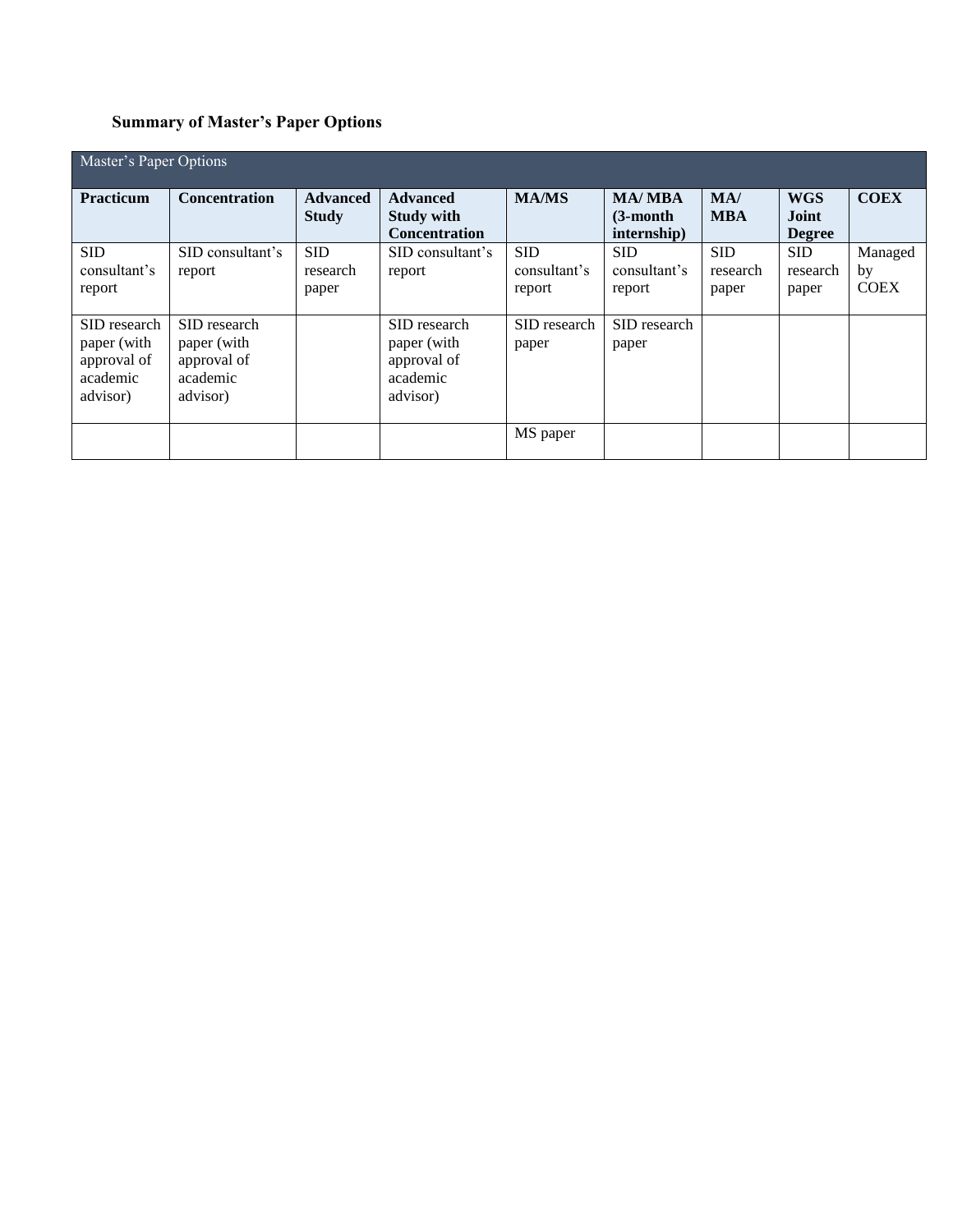## **MA Paper Options 1 and 2**

#### **Option 1—Guidelines for the Consultant's Report**

**Purpose:** To produce a consultant's report on the challenges faced by the student's practicum organization, and develop recommendations based on their findings and analysis.

**Overview of Guidelines:** Students will develop a report that could be used by their practicum organization, although they will submit it to SID. The report will be based on their practicum assignment or what they have learned during their work with the practicum organization.

The paper identifies the development problem or problems the organization tries to address and how its programs or projects could be improved. Students will write the report as if they were external consultants hired to provide professional advice to the practicum organization.

This option is for students who have completed a practicum and must be based on their practicum experience.

**Recommended length of the consultant's report:** 4,000–5,000 words, *excluding* cover page, front matter and bibliography.

#### **Structure of MA/SID Consultant's Report:**

#### **Front Material**

- o Title Page
- o Acknowledgements
- o Table of contents
- o List of acronyms and abbreviations
- o List of tables and figures
- **Executive summary** (target: 250 words)

The executive summary summarizes the main challenges faced by the organization and the student's recommendations for improved performance and outcomes in one or more of the organization's programs or projects.

• **Introduction** (target: 250 words)

This section introduces the goals, aims and purpose of the student's paper. It provides background information on their practicum organization as a whole. Students should address the following topics related to their practicum organization:

- o Mission and values
- o History
- o Governance and management structure
- o Finances and funding sources
- o Stakeholder involvement
- o Approach to development work (e.g. participatory methods, social entrepreneurship)
- **Development Problem** (target: 750–1,000 words)

This section focuses on the development problem addressed in the program or project that the student has selected. How is the development problem framed? What information is used? Based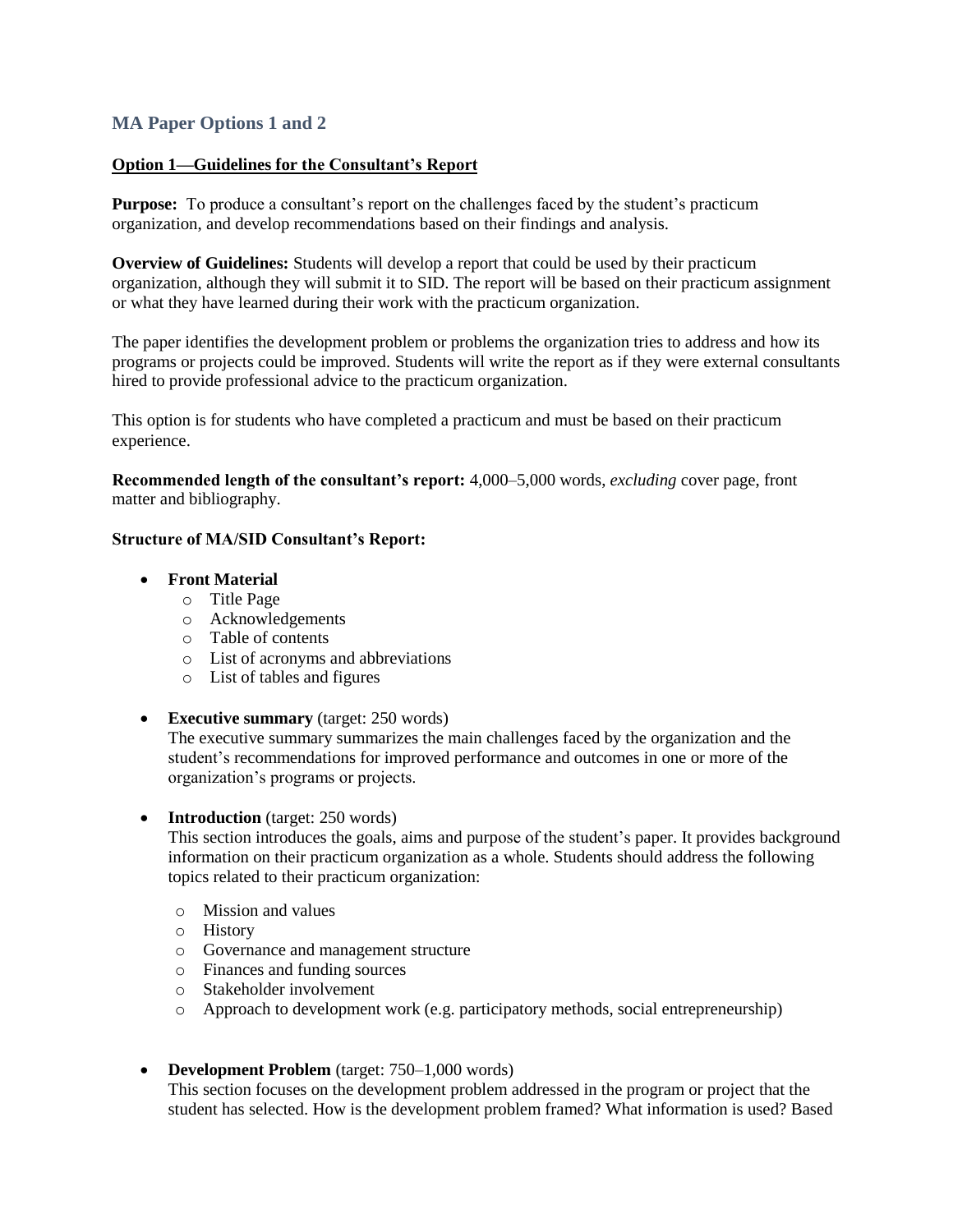on the student's reading about the topic, does the program or project incorporate the most up-todate and effective approaches to the development problem it addresses? Are any significant factors omitted (e.g. lack of a gender focus; too little attention to environmental factors; failure to address systemic discrimination and social exclusion)? Students should read a minimum of **6-8 sources,** including scholarly and organizational publications and materials, to answer these questions.

**Programmatic Strategies** (target: 1,250–1,500 words)

This section describes and analyzes the program or project the student has worked on during their practicum. The questions below are intended as a guide for their analysis. Students do not have to answer them one by one, but they should consider these aspects of programmatic strategy. They should draw on frameworks they have learned in SID, such as planning and implementation, monitoring and evaluation, project management and ethics and gender as they apply to the program or project they are analyzing.

- o *Design, Implementation, Management and Evaluation*
	- Did the program or project fit the scope of the development issue addressed?
	- What systems were in place to ensure effective management and evaluation?
	- Did the program or project consider ethical implications? For example, was it gendersensitive?
- o *Decision-Making*
	- Did the organization have a comparative advantage in carrying out this work? Why or why not?
	- What development frameworks were applied (e.g. human rights based approach; positive youth development; gender and development)?
	- Were reporting processes in place to ensure transparency and credibility? If so, to whom were they directed?
- **Budget and Finance** 
	- How is the organization as a whole funded? Does it have challenges in securing sustainable and adequate levels of funding?
	- Were the program or project funds managed efficiently?
	- Did the allocation of funds match actual needs and costs?
- **Program or Project Impact** (target: 750–1,000 words)

This section focuses on the impact of the specific program or project that the student is analyzing. Students should address these questions:

- o Did the program or project achieve its stated goals?
- o Based on their assessment, is the program or project effective, sustainable and ethical?
- o What is the impact of the program or project relative to the overall situation of the individuals most affected by the problem?
- o Can the program or project be scaled up to achieve a greater impact?
- o Were the intended beneficiaries empowered as a result of the program or project studied?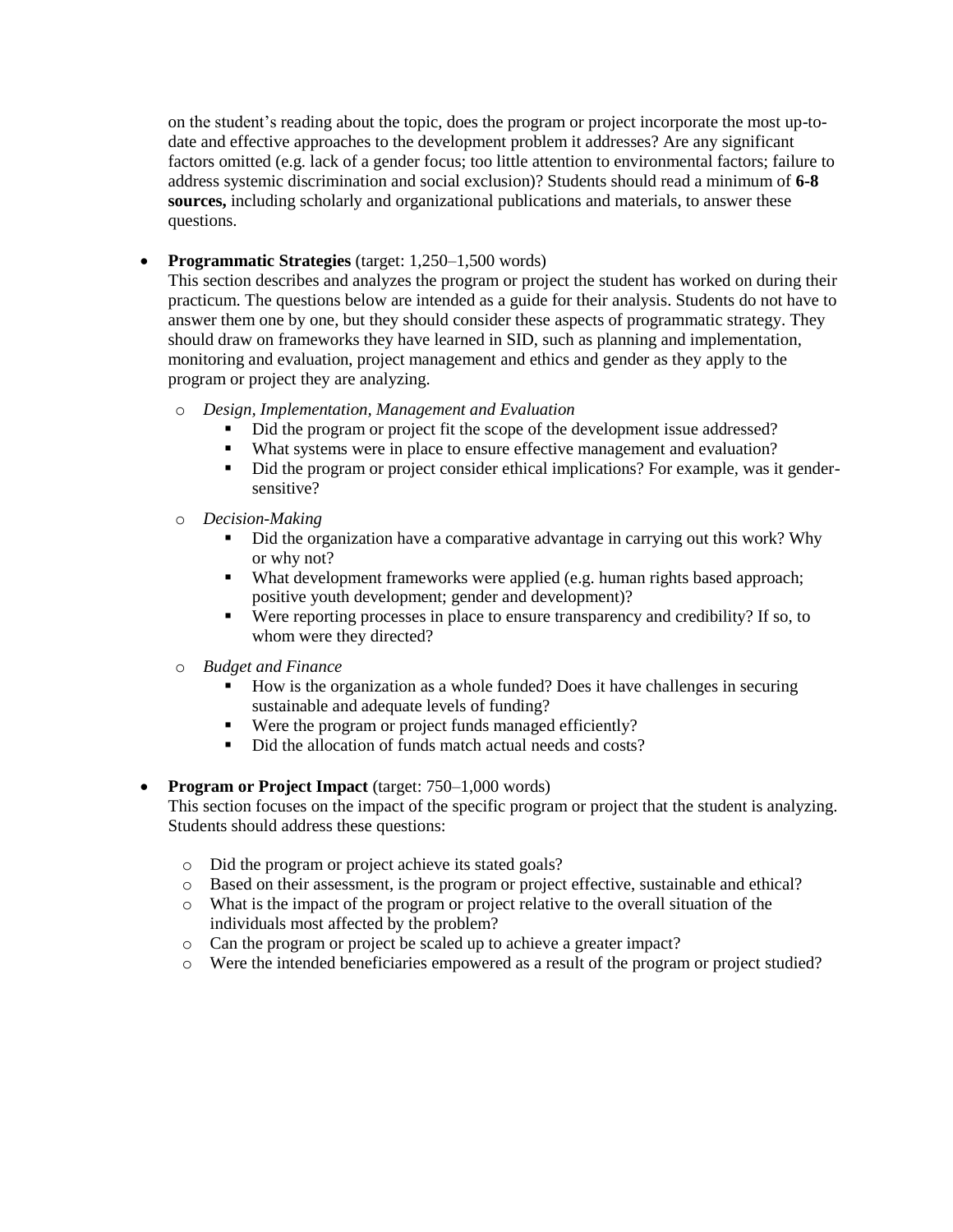### • **Conclusions & Recommendations** (target: 750–1,000 words)

This section presents the student's final interpretation of, and recommendations for, both the organization and the specific program or project that the student has studied. Students should consider the following questions:

- o Based on the findings and evidence that the student presents, what conclusions do they draw about the relative strengths or weaknesses of the organization as a whole and of the program or project that they studied?
- o If the student were actually writing this consultant's report for the chair of the organization's board of directors, the organization's funders, its executive director, or its program or project managers (choose whichever applies), what recommendations would they make?

#### **References**

This section lists the sources used for the student's paper. Information obtained from academic and polity literature and organizational documents, reports, websites etc. should be cited accurately both in the text and in the reference section of the report. Only sources cited in the report should be referenced in this section.

All citations should be in the [APA](mailto:https://owl.english.purdue.edu/owl/resource/560/02/) format: Use [Zotero](mailto:http://guides.library.brandeis.edu/zotero) or [EndNote](mailto:http://guides.library.brandeis.edu/srch.php%3Fq=endnote%26guide_id=301790) to keep track of and format citations.

#### **Appendices** (if applicable)

This section includes additional information, as needed.

- o Terms of reference
- o Tools (e.g., questionnaires, surveys)
- o Glossary of terms
- o Graphs, charts, tables, maps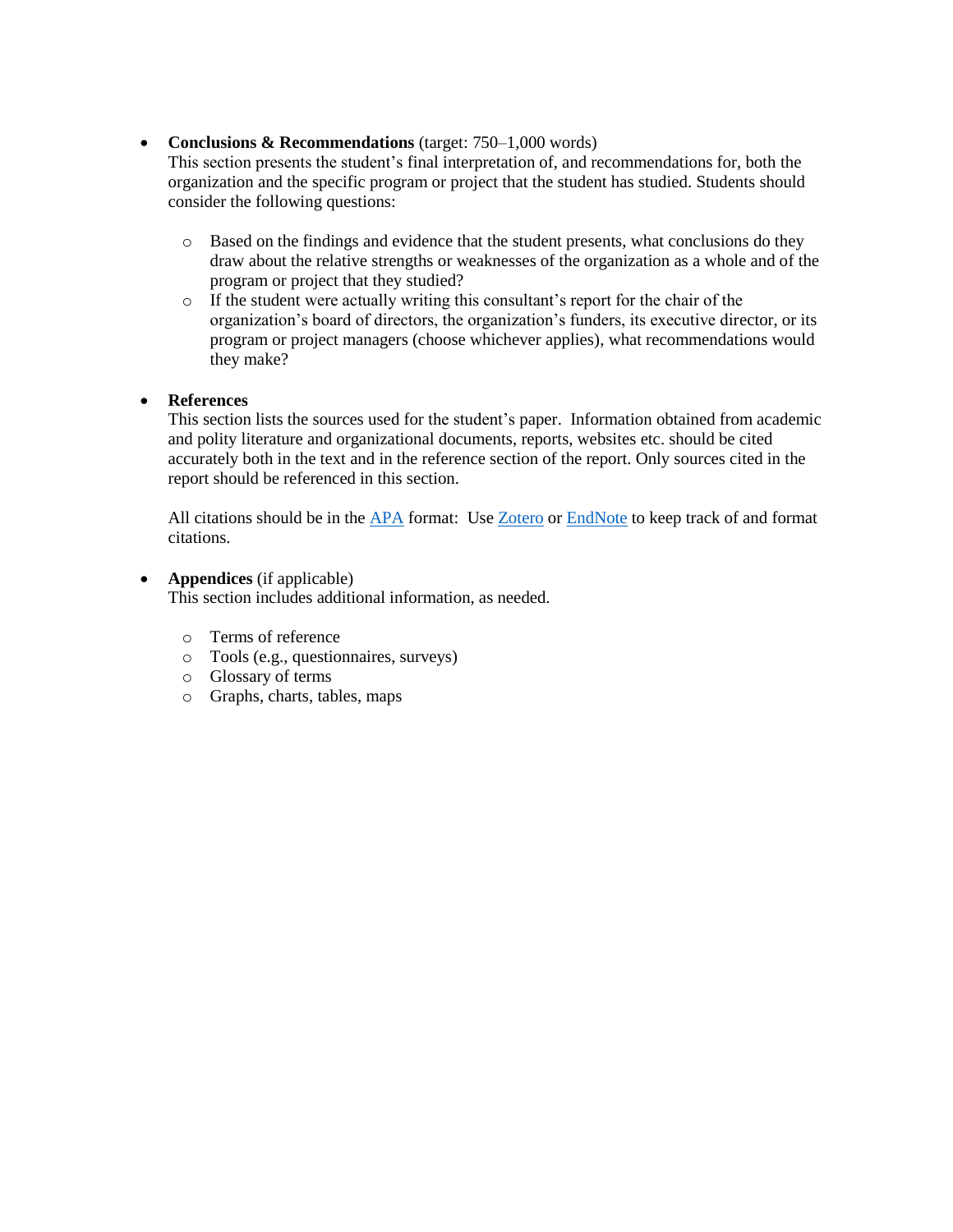#### **Option 2—Guidelines for the Research Paper**

**Purpose:** To study a particular development problem in depth by analyzing its historical, political and cultural context, how it is treated in social science and development literature and how the problem can be addressed through various policy instruments and programmatic strategies. (Dual degree students will integrate concepts from both programs into their paper.)

**Recommended length for Option 2:** 8,000–10,000 words, excluding cover sheet, table of contents, abstract, acknowledgments, and acronyms and abbreviations

The following sections should be included in the paper in this order:

- **Cover Sheet with Title***.* The cover sheet will indicate the paper option that the student has selected
- **Table of Contents** with page numbers.
- **Abstract** (target: 250 words)

Students should summarize the substance of the whole paper by introducing the development problem or issue, the type of paper they have selected, the methodology they employed, their discussion of the problem, and their main recommendations and conclusions.

**Acknowledgements**

Students must acknowledge anyone who helped with the editing of the paper. They also have the opportunity to express thanks, appreciation or gratitude for particular individuals who provided support to them or to their paper.

**Acronyms and abbreviations.**

A table should list all the acronyms in alphabetical order (e.g., United Nations Development Programme [UNDP], World Health Organization [WHO])). Spell out each acronym or abbreviation the first time it is used, followed by the acronym or abbreviation in parenthesis.

• **Introduction** (target length: 500–750 words)

This section introduces the topic of the student's paper. The introduction states the development problem that the student will analyze, comments on the importance of the problem, and presents the main questions covered in the study. It provides the critical background information, such as historical and geographic contexts, and whatever other information is essential for the reader to understand the significance of the student's topic. The introduction also lays out the organizational structure of the paper, describing the sections that follow.

• **Sources and Methods** (target length: 500–750 words)

Students should summarize the type of sources they used to collect information for the study. Examples include secondary data of all types, including policy briefs, organizations' annual reports, scholarly articles and books, census reports and databases. Students should also explain the criteria they used to select the evidence (e.g., publications in the last 10 years that appeared in refereed journals). If applicable, students should discuss the quantitative variables they used, where they found the data, dates for the data used and how it was collected. They should also mention sources and information gained through their professional experience on the topic, course work and practicum experience.

Students should write about the types of methods they used to identify or generate relevant information for their study. They may rely on qualitative or quantitative methods, or a mixed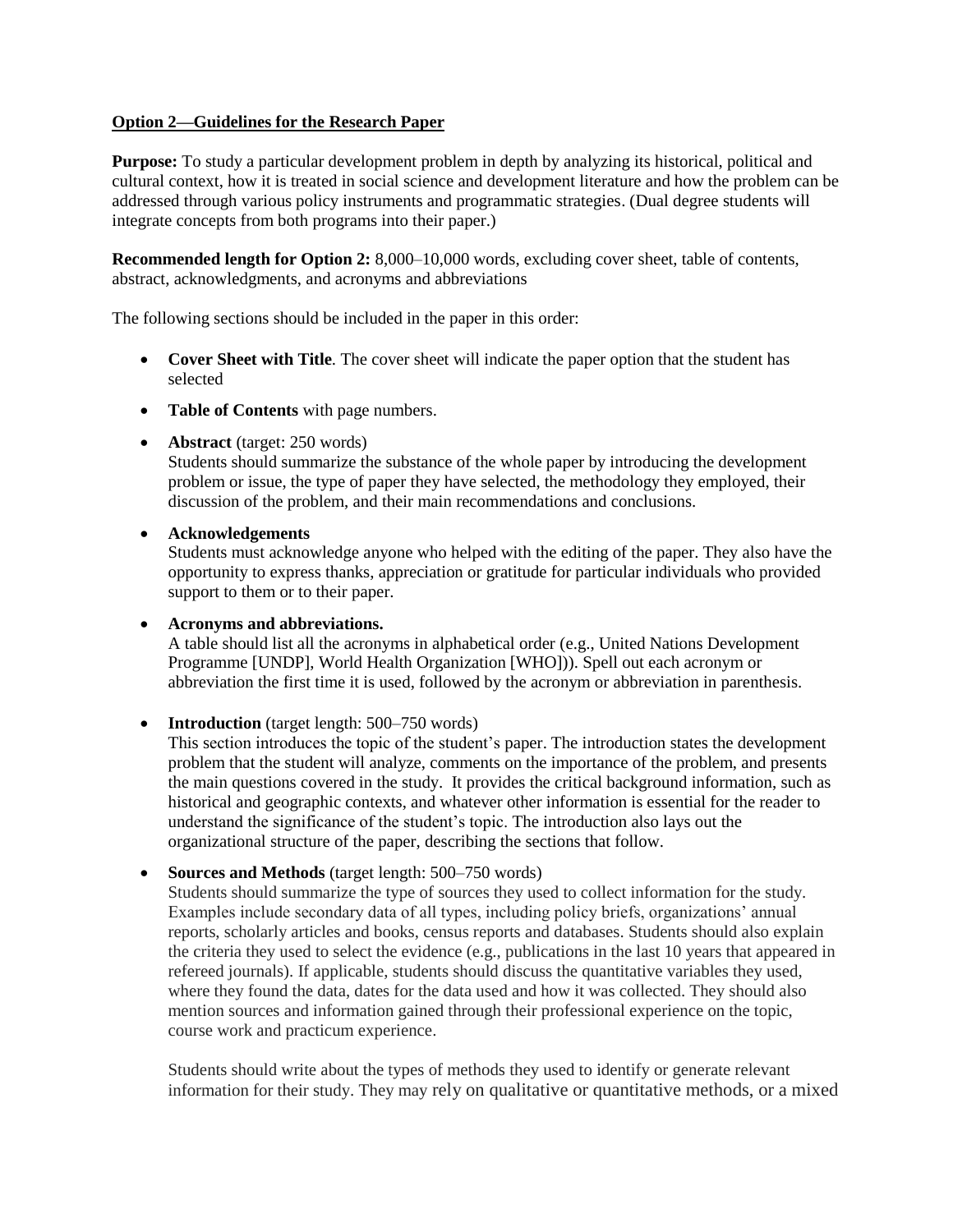methods approach. They should explain why the methods they have selected are the best approach to analyzing the development problem as they have framed it in their paper.

(Note that primary research involving human subjects may require special authorization by the Internal Review Board commonly known as "IRB" and is therefore not generally permitted.)

**Literature Review** (target length: 1,500–2,000 words)

The literature review generally covers a minimum of 12 sources, at least half of which are peerreviewed books or articles from academic scholarship. (The typical expectation is that students will have collected a minimum of 16 sources total for the entire paper, including Internet sources, public media, government reports, policy briefs, and multilateral instruments such as human rights frameworks.

Students will refer to these sources, throughout the paper starting with the introduction, but at least 12 sources should be treated in the literature review. The literature review presents what scholars, researchers, practitioners and policy analysts say about the topic of their paper and how they debate both the framing of the problem and solutions to it. Cluster the opinions of the authors into schools of thought about the topic rather than summarizing the ideas or conclusions of each author. For a good primer on how to write literature reviews see the following resource: [http://writingcenter.unc.edu/handouts/literature-reviews/.](http://writingcenter.unc.edu/handouts/literature-reviews/)

**Discussion** (target length: 4,000–4,500 words)

This is the major section of the paper. Students provide their own analysis of the problem as it relates to conceptual frameworks discussed in the literature review. They can use their experiential learning but highlight their particular insights and contributions. They should discuss why their findings are important and any interesting results they found that were different from what they expected or what is known on this topic. Students should propose further lines of research based on their findings. For example, if they find there is no downward accountability to recipients of development aid in a certain country due to factors such as conflict or corruption, then they can draw out the implications of that finding for development study and practice.

- **Findings and Recommendations** (target length: 750–1,000 words) Based on their findings, students should present specific recommendations they have for addressing the problem studied. This could include additional research or specific practices, programs or projects or broader policy changes. They should discuss the necessary conditions for these recommendations to be implemented.
- **Conclusion** (target length: 500–750 words) Students should summarize the overall analysis, findings, and recommendations. They can reflect on the gaps they found in investigating their development problem and what would be required in the future to address it. After investigating their problem in depth, students should provide a final assessment of its significance for sustainable development in general.
- **Appendices**
- **References—**References should be in APA style. For an excellent guide to APA style, see <https://owl.english.purdue.edu/owl/resource/560/01/>